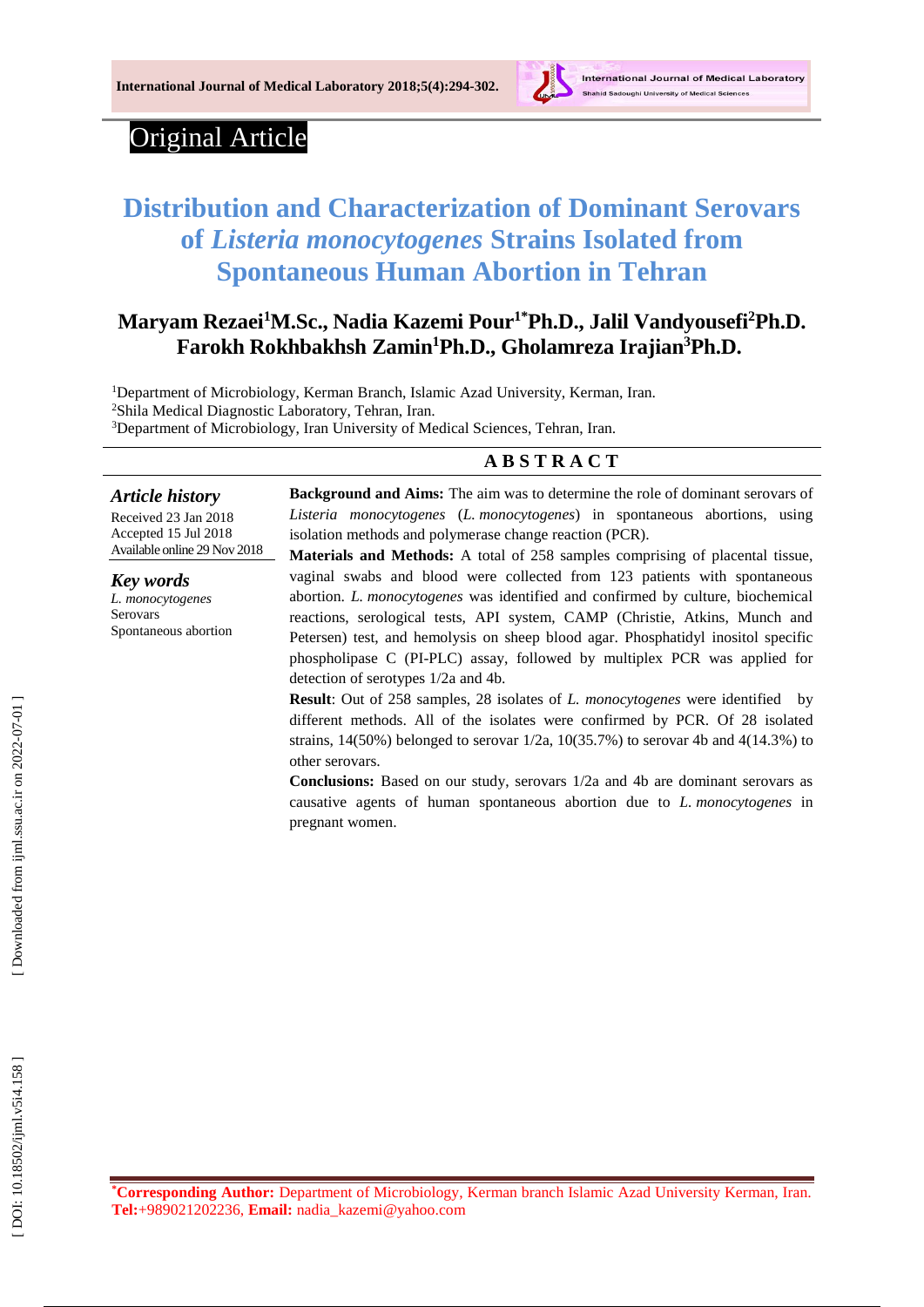# **Introduction**

*Listeria monocytogene ( L . monocytogenes )* is a gram positive, non -sporulating, facultative, intracellular, pathogenic bacterium that cause s morbidity and mortality in human and livestock. It is a significant food -borne pathogen due to its widespread distribution in nature, ability to survive in a wide range of environmental condition, and ability to grow at refrigerator temperature. *L. monocytogenes* has been found in 10% of normal health y people usually in the gut. All the 13 serovars of *L. monocytogenes* are reported to cause human listeriosis, but serovars 1/2a, 4b and 2c are implicated in most cases. Pregnant women are particularly prone to infection, and placent a provides protective niche for its growth, thereby resulting in spontaneous abortion, stillbirth neonatal infection, severe necrotizing hepatitis, placental necrosis and increased risk of post implantation loss. Latent listeriosis in pregnant women leads to habitual abortion [1, 2]. *L. monocytogenes* cause both invasive and noninvasive infections. Invasive listeriosis is a severe disease mainly associated with groups of people specifically at risk, including fetus, neonates, immun ocompromised individuals and persons in contact with animals [3, 4]. Mild non invasive infection can also occur in about 10% or more health y persons usually in the gut. Non -invasive infection of *L. monocytogenes* in pregnant women cause s abortions, stillbirth and fetal death [5]. The incidence of listeriosis in general population is 0.7 in 100000 but its

prevalence in pregnant women is 12 in 100000 [6, 7].

*L. monocytogenes* , a high -risk emerging food pathogen, has recently assumed grea t interest as a result of its association with several outbreaks of listeriosis across the world including a wide variety of foods, both raw and processed [3, 4, 7]. Its ability in survival and growth in many foods during processing and storage, has been attributed to its ubiquitous nature, resistance to diverse environmental conditions such as, low and high salt concentration and its microaerobic and psychrophilic nature [6 , 8 -10]. The Food and Drug Administration (FDA) d efinition of zero tolerance for the organisms in processed ready to -eat foods has emphasized the need for development of molecular -rapid method s for detection of *L. monocytogenes* and its different serotypes and genes [11 -13]. Serotyping is an ordinary accepted subtyping method for *L. monocytogenes .* Identification of the strain serotype permits differentiation between important food -borne strains and provides "gold standard" for comp aring isolates analyzed in different labs with different techniques. According to some reports in Iran, serovars 1/2a, 4b, 2b, 4a and 2c have been isolated from animal products (raw-processes) [14-16]. The occurrence of *L. monocytogenes* in Tehran, Iran has been underreported in many cases because of the inefficient surveillance and monitoring systems. Nevertheless, different serovars of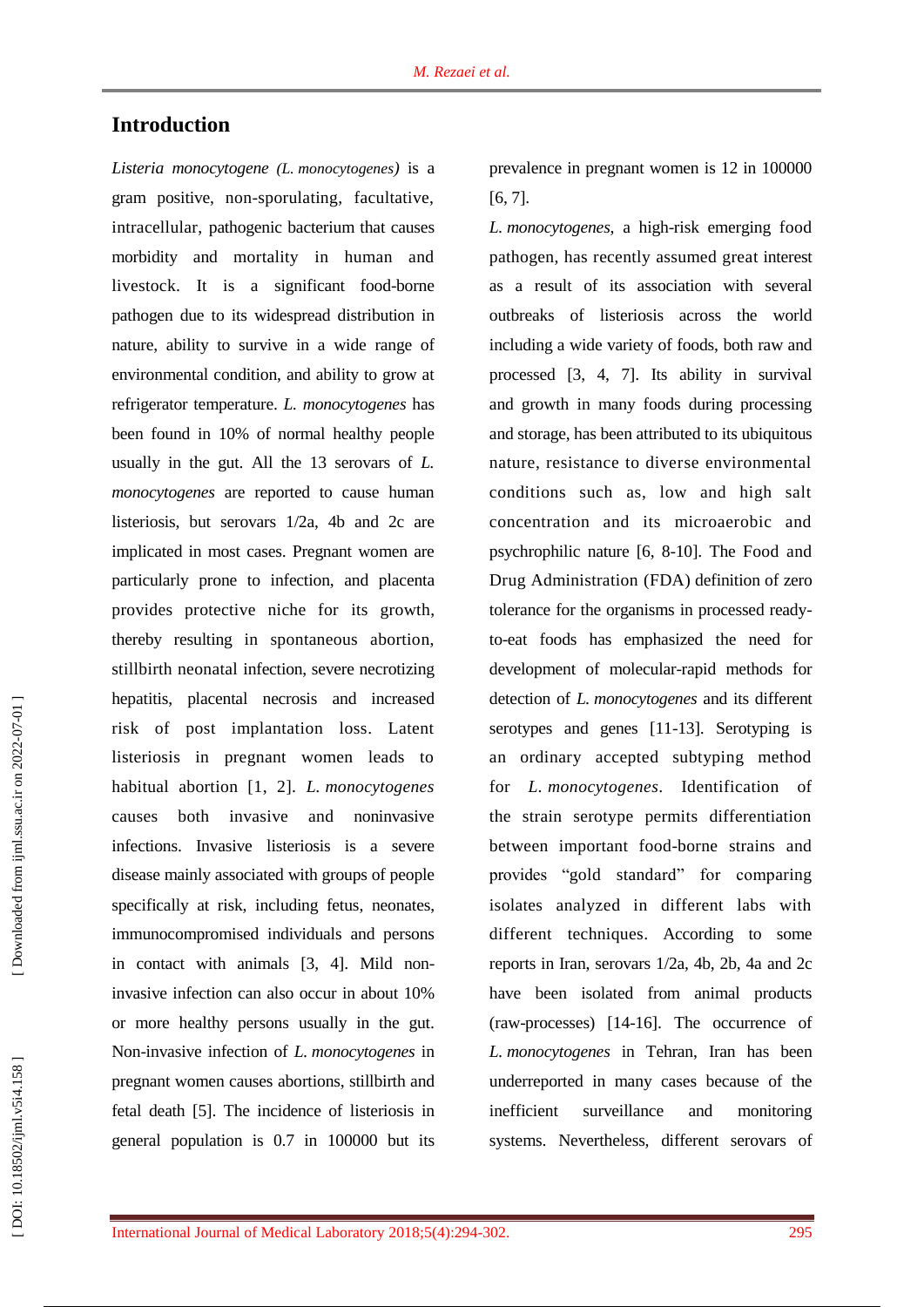*L. monocytogenes* have been isolated from food and humans [8 ,17].

The present study tried to detect dominan t serovars (1/2a, 4b) in pathogenic *L. monocytogenes* isolated from women with spontaneous abortion in Tehran.

# **Materials and Method s**

#### **Study site and sample collection**

During May 2016 to November 201 7 , a total of 258 human clinical samples including placental tissues (n=118) , vaginal swabs  $(n=87)$ , and 5 milliliters of blood  $(n=53)$  were collected from 123 hospitalized women with spontaneous abortion in 4 private and 4 government -sponsored hospitals in Tehran, Iran. The abortions had occurred during the second and third trimester s of pregnancy. All samples were collected aseptically at the day of abortion and were quickly transported on an ice pack to the microbiology department and processed within 24 hours of collection [7, 9]. The necessary ethical clearance was obtained from University Ethics Committee. The ethical permossions was taken for collection and processing of human clinical samples.

#### **Isolation of** *Listeria*

All samples were homogenized in trypticase soy broth (TSB) with 0.6% yeast extract and placed at a 4 ˚C cold enrichment for a period of 4 or 6 weeks .

After 4 days the green shiny colonies surrounded by diffuse dark shadow around them on PALCAM agar, and grey shin y colonies surrounded by alpha hemolytic colonies appeared on blood agar.

Approval of isolates were performed by standard microbiological and biochemical tests such as gram staining, catalase reaction, oxidase<br>test, tumbling motility at 20-25°C, Methyl red-Voges-Proskauer (MR-VP) reaction, nitrate reduction, Chrisite -Atkins - Munch and Petersen (CAMP ) test , phosphatidyl inositol specific phospholipase C (PI -PLC) assay, Application Programming Interface (API) and congored adsorption (Table 1) [3, 18 -19]. The confirmed *L. monocytogenes* were stored in TSB including TSB 10% and glycerol 5%.

#### **Mice inoculation test**

The pathogenicity testing of *Listeria* was performed by mice inoculation as described by Menudier et al. Briefly, all isolates of *Listeria* were grown on Tripticase Soy Agar (TSA) slants at 37°C for 24 hrs. The bacteria were harvested with a sterile normal saline solution, and the capacity of inoculum was adjusted to Macfarland neph elometric tube number one. The mice weighting 18 -20 gram were inoculated interperitoneally with 0.4 mL of inoculum having approx  $10^7$  colony forming unit s (CFU ) [ 2 0, 2 1]. The inoculated mice were observed for mortality over a period of 5 days, any *L. monocytogenes* isolates causing death after 5 days of inoculation were assumed as pathogenic [20, 22].

#### **DNA Extraction**

One milliliter of an overnight culture was incubated with penicillin G  $(500 \text{ U.mL}^{-1})$  for one hour at 37 ˚ C and then transferred to 1.5 mL microfuge tube s and centrifuged at 800 rpm for 5 minutes . The supernatant was then discarded and 500 μL of cetyltrimethyl ammonium bromide buffer at 60˚C was added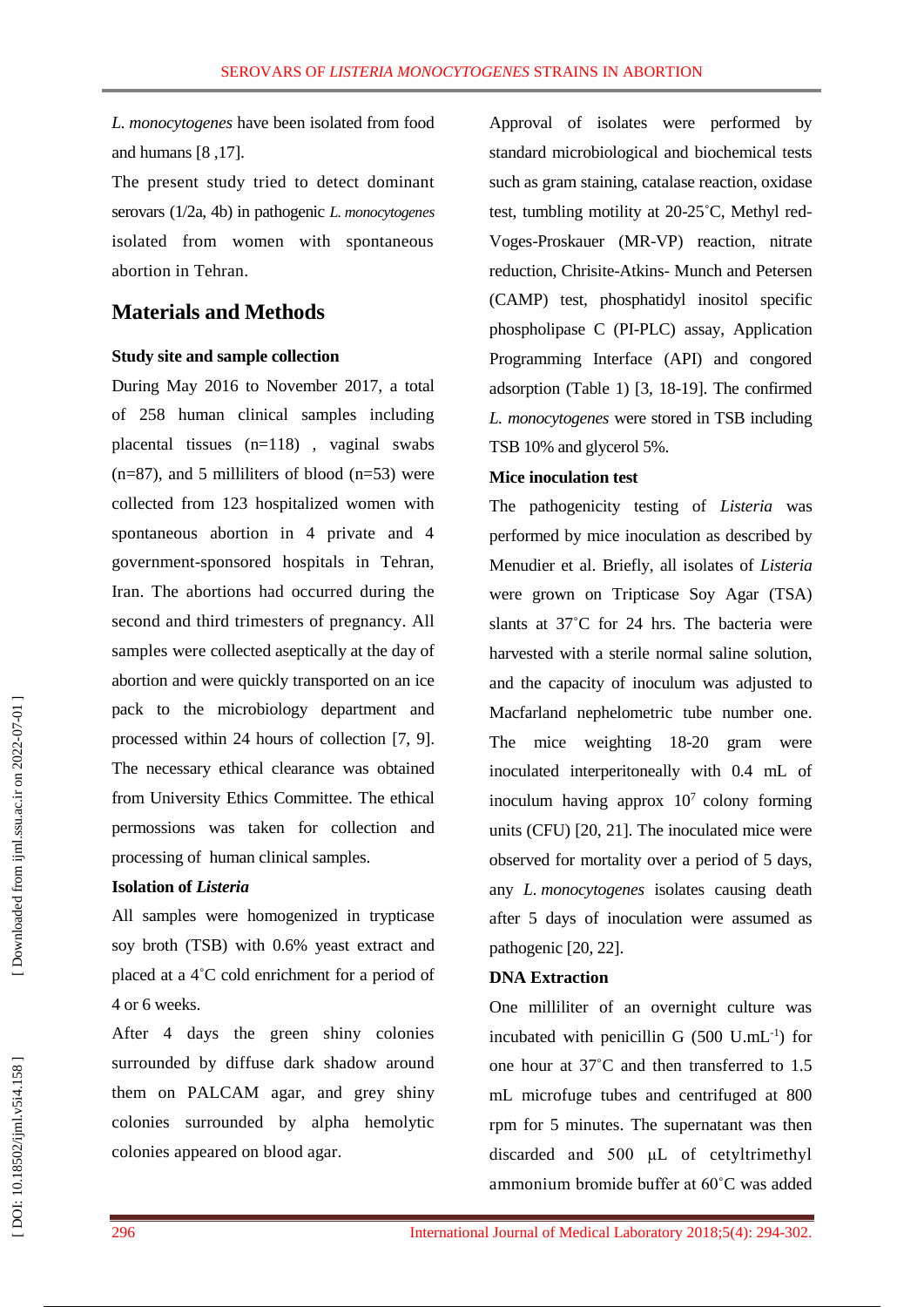to the microfuge tube containing bacterial pellet. Afterwards the mixture was held in a water bath at 64°C for 20 min., and briefly mixed several times during incubation. After incubation 500 μL of chloroform/octanol (24:1) was added and mixed vigorously followed by centrifugation at 3000 rpm for 15 min . [2 2]. The supernatant was transferred to clean microfuge tube and an equal volume of ice -cold isopropanol was added and kept on ice bath for 2 hrs. Precipitat e of the solution was centrifuged at 8000 rpm for 8 min, the aqueous phase was discarded, and the DNA pellet was rinsed with 80% ethanol air -dried and resuspended in 50 -100 m L distilled water and used for PCR. The p rimers for the detection of *L. monocytogenes* and dominant serovars 1/2a and 4b were used in this study synthesized by Cinagen Iran. The primer sequence are shown in Table 2 [23-24]. DNA amplification was performed in a DNA thermal cycler (Eppendorf -Nathel -Germany). The amplification conditions for identification of *L. monocytogenes* in PCR assays were those described by other researchers [24-25].

The Multiplex PCR assay was standardized for

the detection of two major dominant serovars of *L. monocytogenes* namely 1/2a and 4b following the methodology described by Doumith et al [2 6] (Fig. 1).

PCR products were analyzed by 1.5% agarose gel electrophoresis and specific DNA bands were visualized using ethidium bromide staining under UV illumination .

# **Result s**

The types and number of spontaneous abortion samples analyzed in this study are presented in Table 3. Among 258 samples from spontaneous abortion, 28 (18.8%) isolates were identified as *L. monocytogenes* infection by microbiological tests. Contamination rate was 21 (17.7%), 2 (3.7%) and 5 (5.7%) for placental tissue , blood and vaginal swabs, respectively. The standardized PCR allowed amplification of dominant serotypes of *L. monocytogenes* namely 1/2a and 4b. All of the 28 isolates of *L. monocytogenes* were found to be pathogenic by PI -PLC and pathogenicity test by mice inoculation. Serovars 1/2a (50%) and 4b (35.7) were dominant in samples.



**Fig.1 .** Multiplex PCR amplification of the dominant PCR: Lane M: DNA ladder 1 Kb, Lane 1, 7: Positive control *(L. monocytogenes* ATCC7644), Lane 2,3: 1/2a, Lane 4 -6: 4b, lane 8: 2c.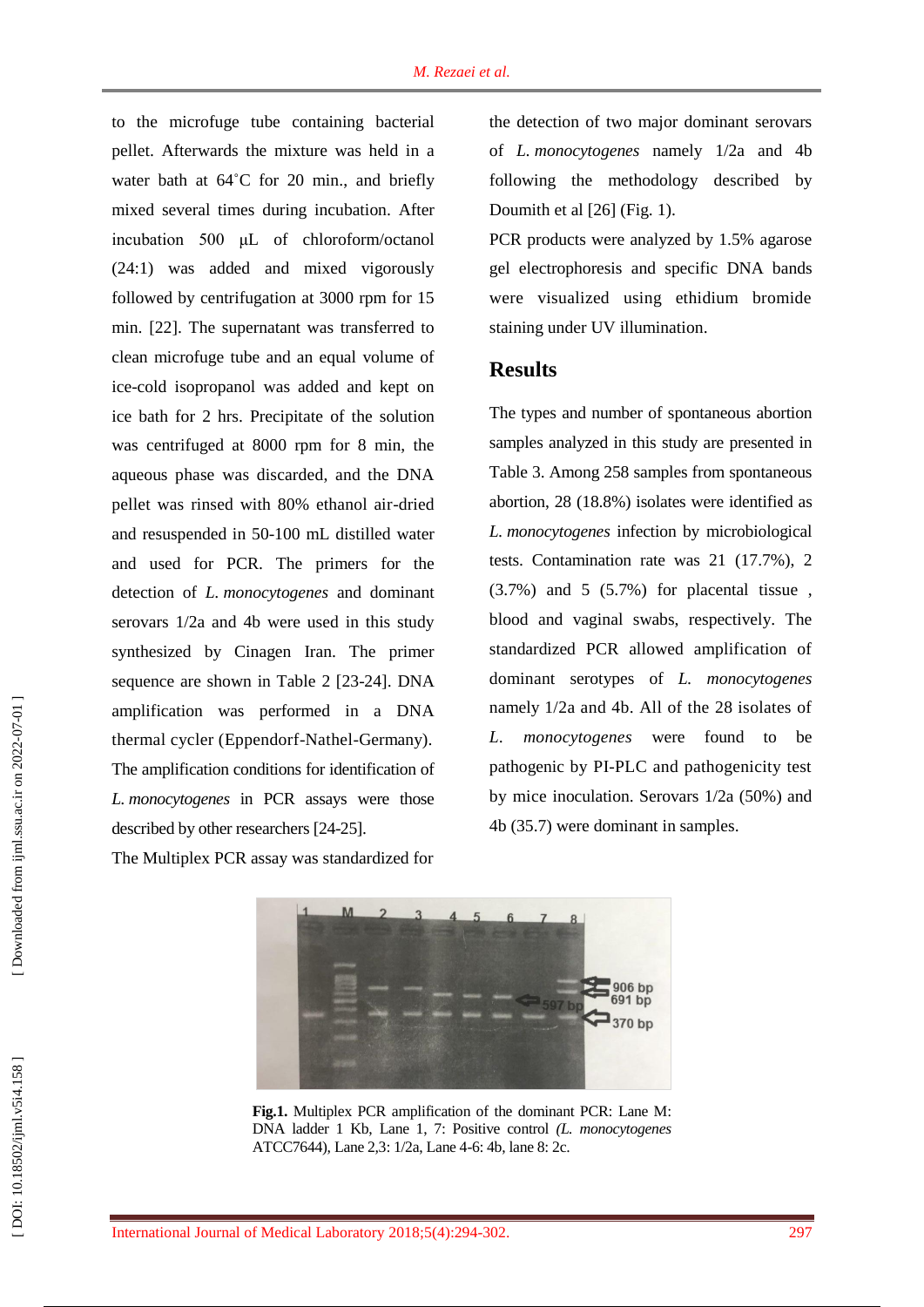| <b>Isolates</b>         | <b>Source</b>    | $CAMP(S^*)$      | <b>API</b>                   | $PI-PLC$          | <b>Mice lethality</b> | C. red test              | <b>Tumbling test</b>     |
|-------------------------|------------------|------------------|------------------------------|-------------------|-----------------------|--------------------------|--------------------------|
| $\mathbf{1}$            | Placental tissue | $\boldsymbol{+}$ | $\boldsymbol{+}$             | $\boldsymbol{+}$  | $\boldsymbol{+}$      | $\boldsymbol{+}$         | $\boldsymbol{+}$         |
| $\boldsymbol{2}$        |                  | $+$              | $^{+}$                       | $\boldsymbol{+}$  | W4                    | $\, +$                   | $+$                      |
| $\overline{\mathbf{3}}$ |                  | $+$              | $+$                          | $\blacksquare$    | $+$                   | $\, +$                   | $+$                      |
| $\overline{\mathbf{4}}$ |                  | $+$              | $+$                          | $+$               | $+$                   | $+$                      | W4                       |
| 5                       |                  | $\boldsymbol{+}$ | W                            | $\boldsymbol{+}$  | $\boldsymbol{+}$      | $\boldsymbol{+}$         | $+$                      |
| 6                       |                  | W4               | $+$                          | $\boldsymbol{+}$  | W4                    |                          | $\boldsymbol{+}$         |
| $\overline{7}$          |                  |                  | $+$                          | $\qquad \qquad +$ | $\qquad \qquad +$     | -                        | $+$                      |
| 8                       |                  | $\boldsymbol{+}$ | $+$                          | $+$               | $+$                   | $\! +$                   | $+$                      |
| $\boldsymbol{9}$        |                  |                  | $^{+}$                       | W4                | $\boldsymbol{+}$      | $\boldsymbol{+}$         | $+$                      |
| 10                      |                  |                  | $\boldsymbol{+}$             | $\boldsymbol{+}$  | W <sub>4</sub>        | $\boldsymbol{+}$         | $^{+}$                   |
| 11                      |                  | $+$              | $+$                          | $\qquad \qquad +$ | W <sub>4</sub>        | $\boldsymbol{+}$         | $+$                      |
| 12                      |                  | $+$              | $\boldsymbol{+}$             | $+$               | $+$                   | $\boldsymbol{+}$         | $+$                      |
| 13                      |                  | $\boldsymbol{+}$ | W <sub>4</sub>               | W <sub>4</sub>    | $\boldsymbol{+}$      | $\boldsymbol{+}$         | $\boldsymbol{+}$         |
| 14                      |                  | $+$              | $\qquad \qquad \blacksquare$ | $+$               | $+$                   | $+$                      | $+$                      |
| 15                      |                  |                  | $\! + \!\!\!\!$              | $\boldsymbol{+}$  | $^{+}$                | $\overline{\phantom{a}}$ | $^{+}$                   |
| 16                      |                  | $+$              | $+$                          | $+$               | $+$                   | $\pm$                    | $+$                      |
| 17                      |                  |                  | $^{+}$                       | W <sub>4</sub>    | $\qquad \qquad +$     | $\boldsymbol{+}$         | $+$                      |
| 18                      |                  |                  | $\boldsymbol{+}$             | W4                | $\boldsymbol{+}$      | $\boldsymbol{+}$         | $+$                      |
| 19                      |                  |                  | $^{+}$                       | $+$               | $+$                   | $\boldsymbol{+}$         | $\overline{\phantom{a}}$ |
| 20                      |                  | $+$              | $+$                          | $+$               | $+$                   | $\boldsymbol{+}$         | $+$                      |
| 21                      |                  |                  | $+$                          | $\boldsymbol{+}$  | W <sub>4</sub>        | $\, +$                   | $+$                      |
| 22                      | <b>Blood</b>     | $\boldsymbol{+}$ | $+$                          | $\boldsymbol{+}$  | W4                    | $\boldsymbol{+}$         | $+$                      |
| 23                      |                  | $+$              | $^{+}$                       | $+$               | $^{+}$                |                          | $^{+}$                   |
| 24                      | Vaginal swab     | $+$              | $+$                          | $+$               | $\boldsymbol{+}$      | $\boldsymbol{+}$         | $+$                      |
| 25                      |                  |                  | $^{+}$                       | $\boldsymbol{+}$  | $\qquad \qquad +$     | $\boldsymbol{+}$         | $+$                      |
| 26                      |                  | $\boldsymbol{+}$ | $+$                          | $\boldsymbol{+}$  | $\boldsymbol{+}$      | $\boldsymbol{+}$         | $\blacksquare$           |
| 27                      |                  | $+$              | $\boldsymbol{+}$             | $\boldsymbol{+}$  | W <sub>4</sub>        | $\boldsymbol{+}$         | $^{+}$                   |
| 28                      |                  | $+$              | W <sub>4</sub>               | $+$               | $\boldsymbol{+}$      | $\boldsymbol{+}$         |                          |

| Table 1. Pathogenicity and biochemical reaction of L. monocytogenes isolates from spontaneous abortior |  |  |
|--------------------------------------------------------------------------------------------------------|--|--|
|--------------------------------------------------------------------------------------------------------|--|--|

\*CAMP with staphylococcus aureus ATCC=25923; API= Application programming interface; PI -PLC= Phosphatidyl inositol specific phospholipase C ; W4= Weakly positive after 4 days

| Table 2. Identities and nucleotide sequences of serotypes (1/2a,4b) L. monocytogenes primes |  |  |  |
|---------------------------------------------------------------------------------------------|--|--|--|
|---------------------------------------------------------------------------------------------|--|--|--|

| <b>Name</b>    | Sequences $(5'-3')$       | Molecular weight | nmol  | Temperature GC% Length |    |    |
|----------------|---------------------------|------------------|-------|------------------------|----|----|
| <b>Prs</b>     | F: GCTGAAGATTGCGAAAGAAG   | 6881.5           | 19.18 | 58.39                  | 45 | 22 |
|                | R: CAAAGAAACCTTGGATTGCGG  | 6783.4           | 17.03 | 58.39                  | 45 | 22 |
| Imo737         | F: AGGGCTTCAAGGACTTACCC   | 6102             | 21.63 | 59.35                  | 55 | 20 |
|                | R: ACGATTTCTGCTTGCCATTC   | 6033.9           | 21.88 | 55.25                  | 45 | 20 |
| <b>ORF2110</b> | F: AGTGGACAATTGATTGGGTGAA | 6549.3           | 17.64 | 53.97                  | 38 | 21 |
|                | R: CATCCATCCCTTTACTTTGGAC | 6292.1           | 15 73 | 57.87                  | 48 |    |

**Table 3 .** The type and number of spontaneous abortion samples analyzed in this study

| Source (various samples) No. of samples (%) No. of positive isolates Serovar 2a Serovar 4b Other serovars |           |  |                          |                          |
|-----------------------------------------------------------------------------------------------------------|-----------|--|--------------------------|--------------------------|
| <b>Placental bits</b>                                                                                     | 118(45.8) |  |                          |                          |
| <b>Blood</b>                                                                                              | 53(20.5)  |  | $\overline{\phantom{0}}$ | $\overline{\phantom{a}}$ |
| <b>Vaginal swabs</b>                                                                                      | 87(33.7)  |  |                          |                          |
| <b>Total</b>                                                                                              | 258 (100) |  |                          |                          |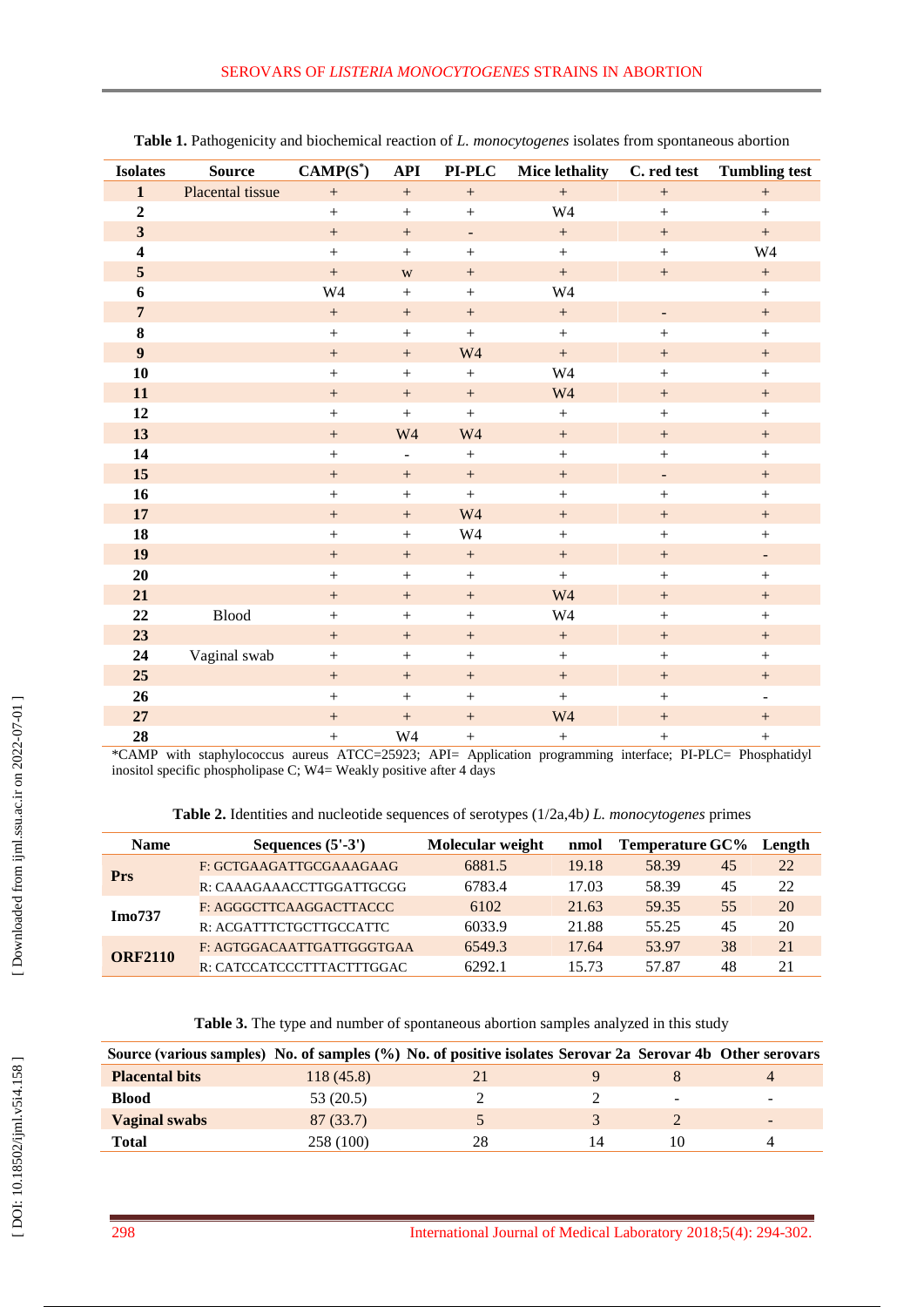# **Discussion**

*L. monocytogenes* as one of the most virulent food -borne pathogens are transmitted to human s through consumption of food and induce septicemia, meningitis and abortion. They might be spread out in two forms: sporadic or epidemic. In pregnant women, self -limited flu -like symptoms are first presented, then spontaneous abortion, stillbirth, premature birth and other symptoms in infants will appear. In aged and immunit y -challenged individuals it causes listeriosis [ 2 5, 2 7]. The incidence of listeriosis in pregnancy is 12 per 100000. With a regular rate of 0.7 per 100000 in the general population, one third of listeriosis infection s belong to spontaneous abortion [6, 7, 28].

Listeriosis has been reported to occur either in sporadic or epidemic form; however , there are certain Asia n countries where the disease has been underreported [ 2 8 - 3 1]. Research on *L. monocytogenes* as the main abortive agent is not yet fully explored in Iran. Scientific reports on this topic have not been covered by Iran's health and sanitation organizations as well. The main reason for this gap is the lack of access to the standard diagnostic methods in Iran. There have often been reports on *L. monocytogenes* isolated from raw milk, cheese, ready -to -eat meat and vegetable s in which the serovars 1/2a and 4b are detected. However, the correlation between these serovars and spontaneous abortion was not identified. Among few reports on their genotypes which are conducted with PCR method, virulence genes are recorded [11, 16, 17, 30]. There have not yet been reliable statistics on spontaneous and habitual abortions in Iran . The reason for this weakness has mainly been the methods of isolation and detection. On the contrary, in this research the selected methodologies have been totally unique based on standard bacteriological, biochemical and molecular isolation techniques where by the resulted isolation percentage is distinct from the previous reports in Iran [ 5, 28, 29]. In this research 258 samples from 123 patients with spontaneous abortion were collected . Isolation resulted in 28 cases (18.8%) of *L. monocytogenes* from 118 (45 . 8%) placental bits, 53 (20.5%) blood samples and 87 (33.7%) vaginal secretion s. *L . monocytogenes* isolation percentage is reported diversely in various countries. Kaur et al. (2007) isolated 4 *L. monocytogenes* samples from 305 specimens collecting from 67 patients [6]. In Belgrad e, one *L. monocytogenes* isolate was found in 958 clinical samples [32]. Dhermendr et al. (2015) isolated 5 *L. monocytogenes* out of 300 clinical samples [33]. Lotfollahi et al. isolated 9 *L. monocytogenes* out of 100 clinical samples [15 ]. Eslami et al. (2014 ) reported 16 *L. monocytogenes* in 96 clinical samples of spontaneous abortion with the latest bacteriological and molecular techniques [ 3 4 ]. As *L. monocytogenes* is one of the virulent intracellular bacteria to causes spontaneous abortion, in this study for the first time , the pathogenic species were identified and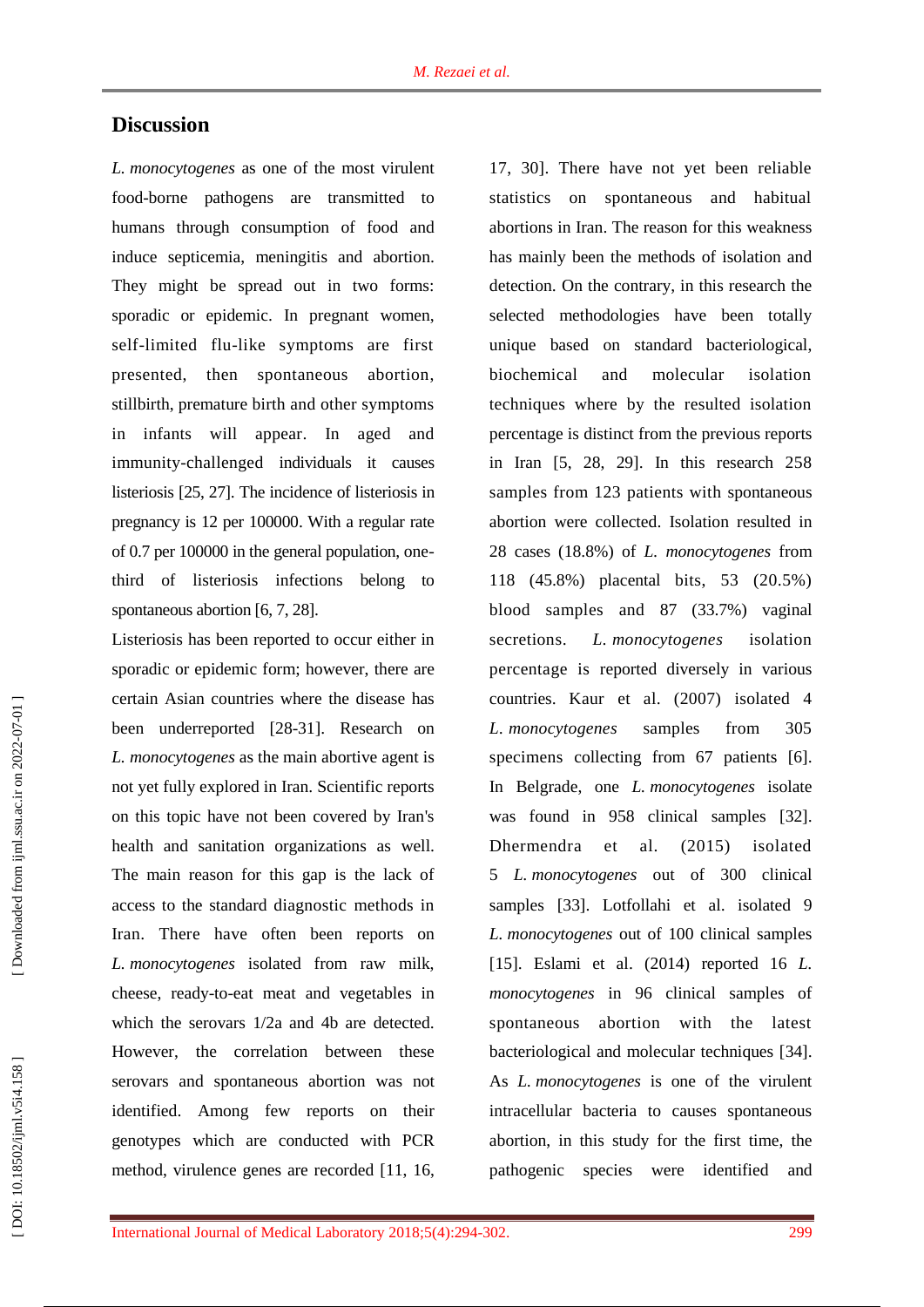evaluated with multiplex PCR. API assay was also followed to confirm the other experiments. In this study 28 (18.8%) *L. monocytogenes* with various serovars were isolated. The presence of *L. monocytogenes* in placental bits and blood, in this study, indicated the most and the least outbreaks in all clinical samples. Pournajaf et al . also confirmed *L. monocytogenes* isolate d from vaginal secretion (14.5%) and in placental bits (7.5%) [3 5]. In that study on samples of placental bits, blood and vaginal secretion s, the isolates belonged to two patients in their second trimester of the pregnancy with averaged age of 28.5 years. *L. monocytogenes* isolates in this study demonstrated virulence based on all confirmatory and pathogenicity tests in *in vivo* conditions. *L. monocytogenes* in one case was isolated from placental bits of a 37 years old woman with spontaneous abortion in the early trimester of pregnancy. *L. monocytogenes* was also obtained from vaginal secretion s as well as placental bits in three patients with the average age of 30 years.

In 123 patients (17.7%) it was isolated only from placental bits . It is indicated that *L. monocytogenes* has a desire for placental tissue. A number of factors are implicated in the virulence of *Listeri*a. The first factor is PI - PLC which is expressed by pathogenic species. The goal in this was discrimination of virulent and l pathogenic *L. monocytogenes* from other non - pathogenic *L. monocytogenes*

isolates which were confirmed by pathogenic tests on live mice so that 24 (85.7%) cases were positive for PI -PLC but 4 (14.2%) cases were getting positive after four days. Sattari and colleagues' study supported these results [36]. Another part of this study investigated dominant serotypes. Our results showed that serovars 1/2a and 4b were dominant. It is for the first time in Iran that serovars 1/2a and 4b are reported as dominant serovars isolated from spontaneous abortions. The correlation between the dominant serovars in spontaneous abortion in this research, indicated that these serovars play key roles in spontaneous abortion.

# **Conclusion**

We determined *L. monocytogenes* infection in women with history of spontaneous abortion. Serovars 1/2a and 4b are the most important in spontaneous abortion in Iranian women. Determination of serovars 1/2a and 4b in women with spontaneous abortion is recommended.

# **Conflict of Interests**

There is no conflict to declare.

# **Acknowledgements**

The authors are indebted to staff and member of the Department of Microbiology of Azad University Branch in Kerman an d also Faculty of Medicine, Iran University of Medical science s as well as members of the Shila Medical Laboratory.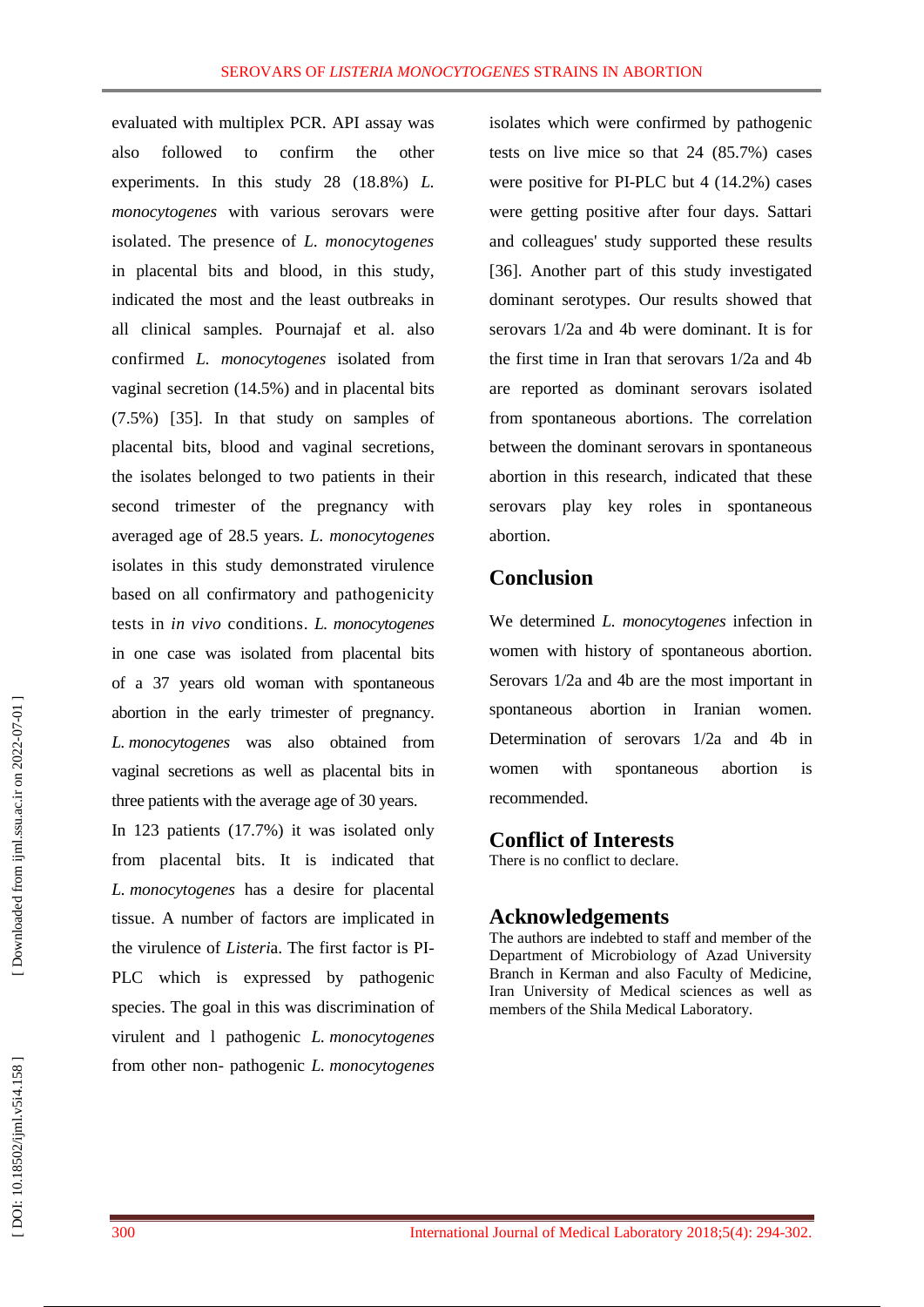# **References**

- [1]. Ramaswamy V, Cresece VM, Rejita JS , Lekhshmi MU , Dharsana KS, Prasad SP , et al. Listeria review of epidemiology and pathogenesis. J Microbiol Immunol Infect. 2007 ;40(1) : 4 -13 .
- [ 2]. Salyers AA , Whitt DD. Bacterial pathogenesis. A molecular approach. 2<sup>nd</sup> ed. Washington DC: ASM press ; 2002 . pp. 398 -406
- [ 3]. Destro MT, Serrano AM, Kabuki DY. Isolation of Listeria species from some Brazilian meat and dairy product. Food Control. 1991; 2(2): 110 -12 .
- [ 4]. Bakardjiey AI, Stacy BA. Growth of L. monocytogenes in guinea pig placenta and role of cell -to -cell spread in fetal infection. J Infect Dis. 2005; 191: 1889-897.
- [ 5]. Aljicević M, Beslagić E, Zvizdić S, Hamzić S, Mahmutović S . L. monocytogenes as the possible cause of the spontaneous abortion in female of the fertile age. Bosn J Basic Med Sci. 2005; 5(4): 89 -92
- [ 6]. Kaur S, Malik SVS, Bhilegaonkar KN, Veidya VN. Barbuddhe SB. L. monocytogenes in spontaneous abortion in human and its detection by Multiplex PCR. J Appl Microbiol . 2007 ; 20: 145 -52 .
- [ 7]. Bahador A, Sadeghi Kalani B, Valian F, Irajian GH, Lotfollahi L. Phenotypic and genotypic characteristics of L. monocytogenes isolated from dairy and meat products . J Accute Dis . 2015; 2(3): 321 -26.
- [ 8]. Gudarzi E, Yousefi J, Harzandi N. Survey of PCR efficiency in the detection of Listeria, Brucella and Mycoplasma in culture in negative samples obtained from women with abortion. J Mazandaran Univ Med Sci. 2013; 23(105): 61-9.
- [ 9]. Hudson JA. Efficacy of high sodium chloride concentration for the destruction L. monocytogenes . Lett Appl Microbiol. 1992; 14(4) : 178 -80 .
- [10]. Low JC , Donachie WA . Review of *L. monocytogenes* and listeriosis. Vet J. 1997 ; 153(1) : 9 -29 .
- [11]. Mead PS, Slutsker L, Slutsker L, Dietz V, Mc Caig LF, Bresee JS , et al. Food -related illness and death in the United States.Emerg. Infect Dis. 1999; 5(5) : 607 -25 .
- [12]. Schmid M, Walcher M, Bubert A, Wagner M, Schleifer KH. Nucleic acid bases, cultivation in depended detection of *Listeria* spp. And genotypes of *L. monocytogenes*. Immun Medical Microbiol. 2003; 35(3): 215-25.
- [13]. Ingianni A, Floris M, Palomba P. Madeddu M, Quartuccio M, Pompei R. Rapid detection of L. monocytogenes in foods , by a combination of PCR and DNA probe. Mol cell probes. 2001; 15(5) : 275 -80 .
- [14]. Seeliger H, Hohen K. Serotyping of L. monocytogenes and related species. Methods Microbiol. 1979; 13(11): 31-49.
- [15]. Lotfollahi L, Nowroozi J, Irajian GH, Kazemi B. Prevalence and antimicrobial resistance profiles of L. monocytogenes in spontaneous abortion in humans. Afr. J Microbiol Res. 2011 ; 5(14): 1990 -993.
- [16]. Fagundes de Mello J, Einsfeldt K, Paula Guedes Frazzon A, da Costa M, Frazzon J .Molecular analysis of the iap gene of L. monocytogenes isolated from cheeses in rio grande do Sul, Brazil. Braz J Microbiol. 2008 ; 39(1): 169 -72 .
- [17]. Vandyousefi J, Moradi S. Evaluation contamination of L. monocytogenes in row and pasteurized milk in Iran. J Sci Info Database 1992; 1(1) : 57 -65 .
- [18]. Notermans SHW, Dufrnne J, Leimeister-Wächter M, Domann E, Chakraborty T. Phosphatidylinositol - specific phospholipase C activity as a marker to distinguish between pathogenic and non -pathogenic species. Appl Envirin Microbiol. 1991; 57(9): 2666-670.
- [19]. Setiani BE, Elegado FB, Perez MTM, Mabesa RC, Dizon EI, Sevilla CC. API Listeria rapid kit for confirmatory phenotypic conventional biochemical test of the prevalence L. monocytogenes in selected meat and meat products. Procedia Food Sci. 2015; 3(1): 445-52.
- [20]. Monudier A, Bosiraud C, Nicolas J A . Virulence of L. monocytogenes serovars and Listeria spp. In experimental infection of mice.J Food Prot. 1991, 54,917-21.
- [21]. Palerme JS, Pan PC, Parsons CT, Kathariou S, Ward T, Jacob ME . Isolation and characterization of atypical L. monocytogenes associated with a canine urinary tract infection. J Vet Diagn Invest. 2016; 28(5): 604-607.
- [22]. Peik G, Suggs MT. Reagents, stains and miscellaneous test procedures. In manual of clinical Microbiology. 1974, P:933 .
- [23]. Ahmadzadeh Nia S , Hanifian S. Survival of L. monocytogenes strains in ultra ‐filtered white cheese: Effect of Lactobacillus plantarum and incubation period. J Food Process ad Preserv. 2017; 41(6): e13283 .
- [24]. Bubert A, Hein I, Rauch M, Lehmer A, Yoon BW. Detection and differentiation of Listeria spp. By a single reaction based on multiplex PCR. Appl Environ Microbiol. 1999; 65(10):4688-692.
- [25]. Kargar M, Ghasemi A. Role of L. monocytogenes hlyA gene isolated from fresh cheese in human habitual abortion in Marvdasht. J Clinic Infect Dis. 2009; 4(4): 214 - 1 8 .
- [26]. Doumith M, Buchrieser C, Glaser P Jacquet C, Martin P. Differentiation of the Major L. monocytogenes Serovars by Multiplex PCR. J Clin Microbiol. 2004; 42(8): 3819 -822.
- [27]. Romana C, salleras L, Sage M. Latent Listeriosis may cause habitual abortion

DOI: 10.18502/ijml.v5i4.158